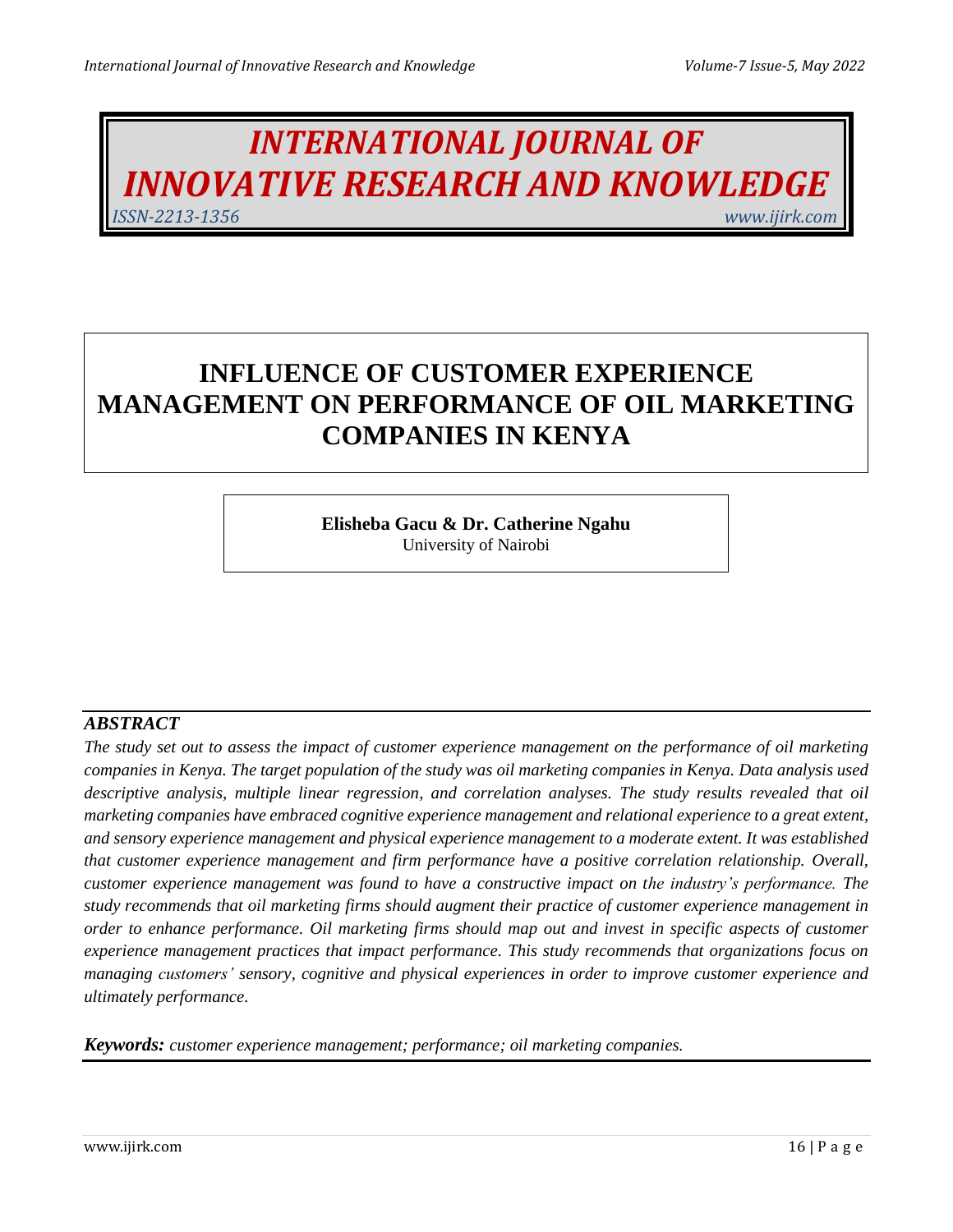## **Introduction**

Understanding customer experience is not only critical for firms' success but also contributes to high patronage and consumer preferences. Changing lifestyles and environmental influences have enabled customers to interact with organizations through a series of touchpoints in multichannel and media hence making the customer experience more social in context (Bolton et al., 2014). Moreover, most business organizations comprehend that effective customer experience management is necessary for attaining business success. However, the exact role of customer experience management in connection to performance is often unclear. There has been increasing attention in the literature to the issues of service failure recovery, customer experience and firm performance. A service failure is a negative encounter which arises from the service process, interaction or outcome and distorts customer experience (Ngahu, 2019).

Customer experience is an integral part of a firm's relationship management strategy and is valued because of its contribution to customer retention which impacts overall performance. It involves the customer's perception of the relationship with an organization arising from all the interactions throughout the entire journey during the customer life cycle. Customer experience management is assessed along the dimensions of cognitive, emotional sensorial, physical, social, and spiritual elements that mark the customer's indirect or direct interactions with other actors in the market. It's the interaction of information from these dynamics that combines to create an experience. An experience can relate to particular aspects of the offering such as technology, people, processes, outcomes, or brand. Customer experience relates to interactions between the company and the customer at discrete points generally referred to as touchpoints (Homburg & Kuehl, 2015). The foundation of customer experience management is integrated into multiple marketing philosophies and includes varied elements of concepts of marketing like service quality, relationship marketing, customer satisfaction, and customer equity. Critical understanding of the customer experience is better understood through a review of contributions of established research and scholarly works including those relating to customer purchasing process models, customer loyalty and satisfaction, service quality, relationship marketing, customer relationship management (CRM), and service recovery and customer engagement. The theories of the Value Hierarchy Model and the Resource-Based Theory are applicable in the study of the customer experience. The Value Hierarchy Model conceptualizes value from the customer's perspective and gives three levels of value. The levels are desired attributes, desired consequences, and desired end-states or goals. The customer value hierarchy proposes that the customer conceives desired value in a manner akin to means and ends. Looking at the hierarchy from a bottom-up perspective: first, the customer thinks of a product as a bundle or set of specific attributes and attribute performances (Woodruff, 1997). According to the resource-based theory, each firm has unique tangible and intangible resources and firm abilities to utilize those assets. Resources owned by each firm form a basis of competitive advantage for the organization when effectively developed. Furthermore, the resources owned by a firm play a crucial part in an organization's strategic imperatives and overall performance.

The majority of firms excel in customer interactions but fail to pay sufficient attention to customers' comprehensive experience in the buying procedures and post-purchase evaluations. Firms that have perfected customer journeys benefit enormously in terms of rewards, improved customer satisfaction, condensed churn, amplified revenues, reduced costs, and enriched collaboration across the company. Creating a strong customer experience is a critical management objective. Klaus and Maklan (2013) held that focus on customer management needs to be grounded on the creation of customer value. Increasing attention on customer experience and preference has arisen because consumers now are interacting with companies through many media and multiple channels, creating more complex and multifaceted customer journeys (Verhoef & Lemonk, 2015).

The balanced scorecard creates performance measurements based on the mission, vision, and strategy of the firm. It serves as a tool for assessing the organization's overall performance. It encompasses four key perspectives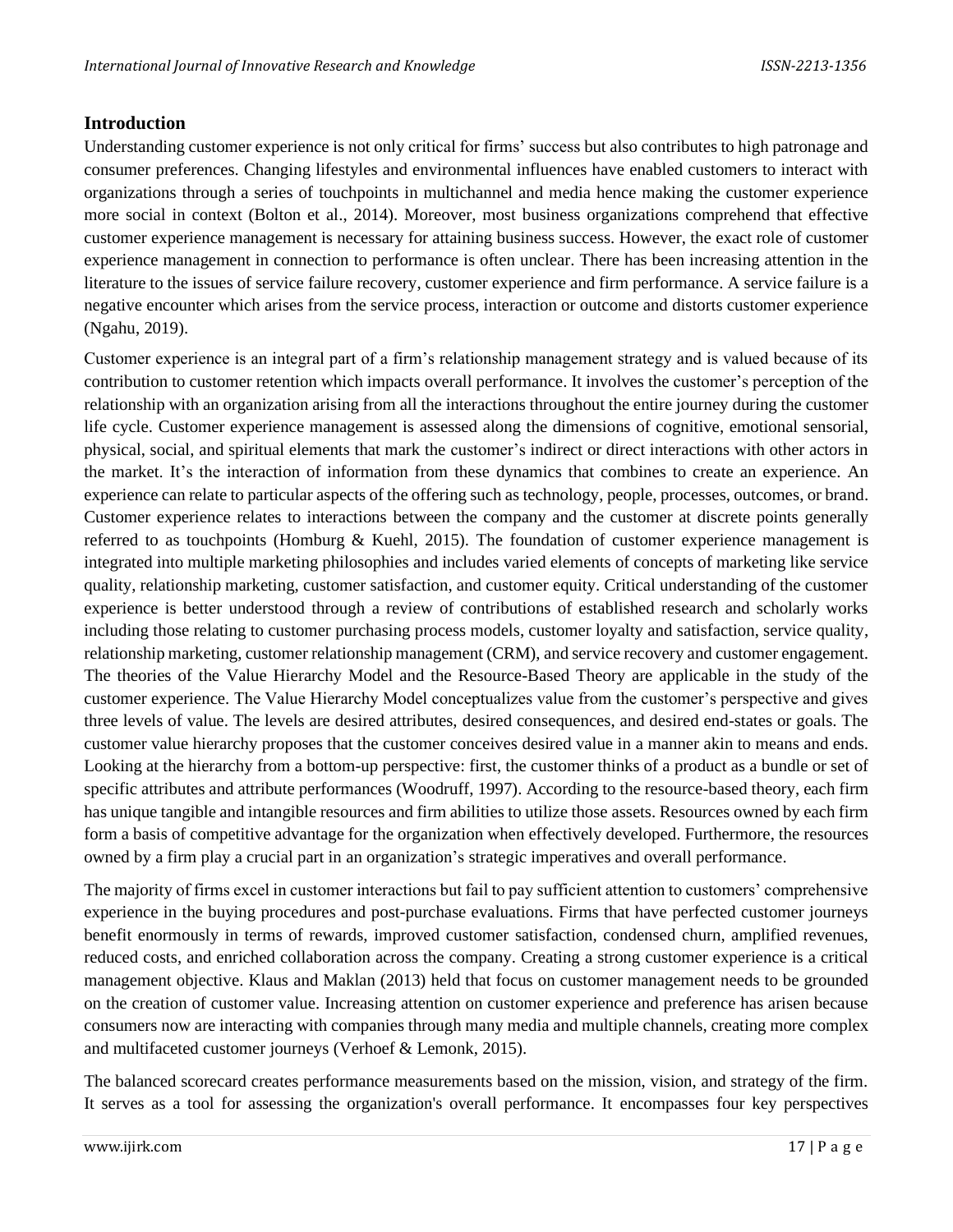including financial performance, customer satisfaction, business processes, and organization capability and competence. The financial side captures the economic implications of the organization's diverse decisions. Customer satisfaction is important because it focuses on the market side, and helps assess a fundamental measure of success for a business. Another significant metric is internal procedures and systems that capture the organization's high-performing business processes. Finally, a balanced scorecard emphasizes learning and growth, both of which are critical for a company's long-term success. The balanced scorecard was used in this study because it is a well-recognized performance management tool that enables managers to monitor and track strategy execution. This paper is based on a study that was carried out among oil marketing companies in Kenya. Kenyan oil marketing industry has witnessed increased competition in the recent past and this has forced companies to go back to the drawing board to seek new ways of expanding their businesses and reach new markets more economically (Singh, Ehrenberg & Goodhardt, 2017). Other challenges have come from the regulatory angle including the control of prices of oil products by the government, and the threat of entry and mergers of local firms with international players. These factors together serve to increase the level of business risk for oil firms. Due to a large number of players in the industry and price regulation, the companies have to deploy varied cost-effective approaches to capture new markets and increase market share. The Kenyan oil marketing industry is one of the most lucrative and vibrant industries in the country. It contributed an estimated 2.8% to GDP in 2019, with the net domestic sales of petroleum products increasing by 6.5% (Energy Regulatory Commission, 2019). Vision 2030 identified the petroleum and energy industry as the prime movers of the Kenyan economy. The industry has witnessed an upsurge of new entrants due to the discovery of oil petroleum deposits in the country (Rashid & Karachi 2018).

#### **Literature Review**

Customer experience is conceptualized as the customers' journey, which encompasses the buying cycle involving numerous touchpoints. The customer experience process includes consumer responses during the pre-purchase search, evaluation, actual purchase, consumption, and after purchase stages. The process is alterative and evolving as it involves past experiences as well as external factors. Pre-purchase includes the interaction between the customer's needs and product information. The evaluation captures the product and the environment where the transaction is undertaken. Purchase moments cover customer interaction with the brand and its immediate environment characterized by the selection, making an order, and paying (Kotler & Keller, 2015). Post-purchase is the third stage that includes customer relations with the brand/product/services in a particular environment. Notable behaviors in this stage encompass consumption and usage, after purchase engagement, and service requests.

Enhancing customer experience is of great concern to marketers and business practitioners. Brand equity can influence brand development, brand preference, purchase intention, and the willingness of the customers to adopt high prices. Brand preference leads to acquisition, positive word of mouth, and re-purchase intention. Brand association, brand loyalty, and distribution intensity significantly influence brand preference. Consumer-based brand equity impacts brand preference and purchase intention, and these elements are recognized when consumers have a high level of brand awareness and acquaintance as well as desirable, unique, and strong associations (Shamim & Bett, 2013).

Customer experience has a positive impact on brand preference and enables the customer to define, promote and maintain self-concept. Ultimately, positive customer experience influences repeat purchase and the likelihood to recommend or promote the brand to others. A strong congruency between self-concept, brands and experience promotes preference for as well as satisfaction with a particular product (Tsai, Chang & HO, 2015).

Customer-to-customer relations through social media are providing important opportunities and major challenges to companies. According to Leeflang et al. (2013), peer customers' influence impacts buying behavior.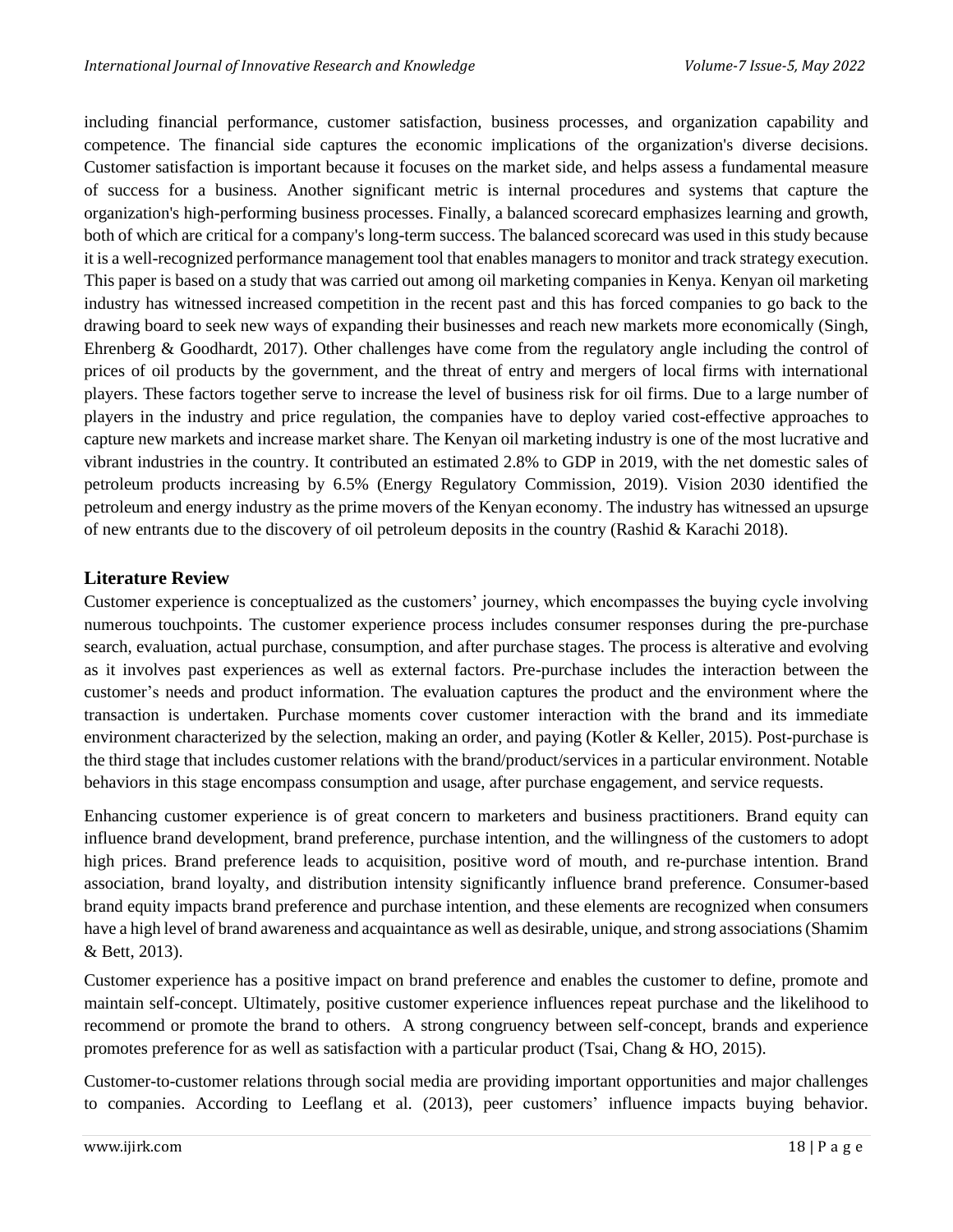Nevertheless, companies have limited control of customer experience and the customer journey, resulting in behaviors such as showrooming. Firms are facing complex challenges in trying to create, control and manage customer experience (Edelman & Singer, 2015; Rawson, Duncan & Jones, 2013).

Management of consumer experience is a complex process that includes strategic management of consumer experience with a company or brand. This process involves five stages, including building an experimental customers' world, building the experimental platform, envisioning the brand experience, constructing the customer experience, and engaging in unceasing innovation. It is critical to map each interaction a customer has with your brand and to manage customer experience across varied touchpoints (Eldelman and Singer, 2015).

Piercy, Cravens, & Morgan (2017) did a cross-sectional survey on the effects of customer experience on performance among SMEs in Canada. The study results explained a significant statistical relationship between customer experience and performance. The study concluded that firms should invest in customer experience to increase the overall firm performance. On the other hand, a research paper published by Bhatti in Pakistan in 2018, highlighted the role of price discounts and sales promotion on customers' purchase intention, particularly when presented via social media. The study which was based on a cross-sectional survey further underscored the role of sales promotion in influencing consumer purchase behavior. The studies suffered a limitation of context which was only based in developed counties.

A study by Fathali (2016) examined customer experience and its effect on firm performance among Iranian automobile companies. Data collection was through questionnaires administered to 286 executives of automobile firms where correlation techniques were used for analysis. The findings showed that Porter's competitive strategies positively and significantly affected corporate innovation. However, the study used quantitative tools for analysis and the context was automobile companies making it impossible to generalize the findings to SMEs.

Melis et al. (2015) examined the impact of multichannel retail mix on consumer behavior in an online store. The findings outlined the various influences of online purchases including the psychographics and social influences, costs, perceived benefits, marketing mix tools, and post-buying behavior. Hsiao and Lin (2008) explored how government institutions extended customer-oriented ideas throughout the whole organization by means of a service system design and management. They explored the implications of the expectancy disconfirmation model applied in assessing citizen satisfaction in government entities. The research found that customer orientation and service recovery procedures were applicable in the public sector as its structures had transformed from the prior conventional hierarchical framework.

#### **Methodology**

This paper employed a cross-sectional descriptive survey design. This approach was fitting as the study required information relating to customer experience management and performance. The target population of the study was 85 oil marketing companies in Kenya as per the energy regulatory commission report (2020). The study was conducted using data obtained from primary sources. To collect primary data, a structured questionnaire was used. The questions in the questionnaire were close-ended. The questionnaires were distributed through Google forms since the study was conducted during stringent health protocols on social distance as a result of Corona Virus Disease of 2020. The target respondents were marketing managers. Multiple hierarchical linear regression analysis was employed to examine the relationship between customer experience management and performance.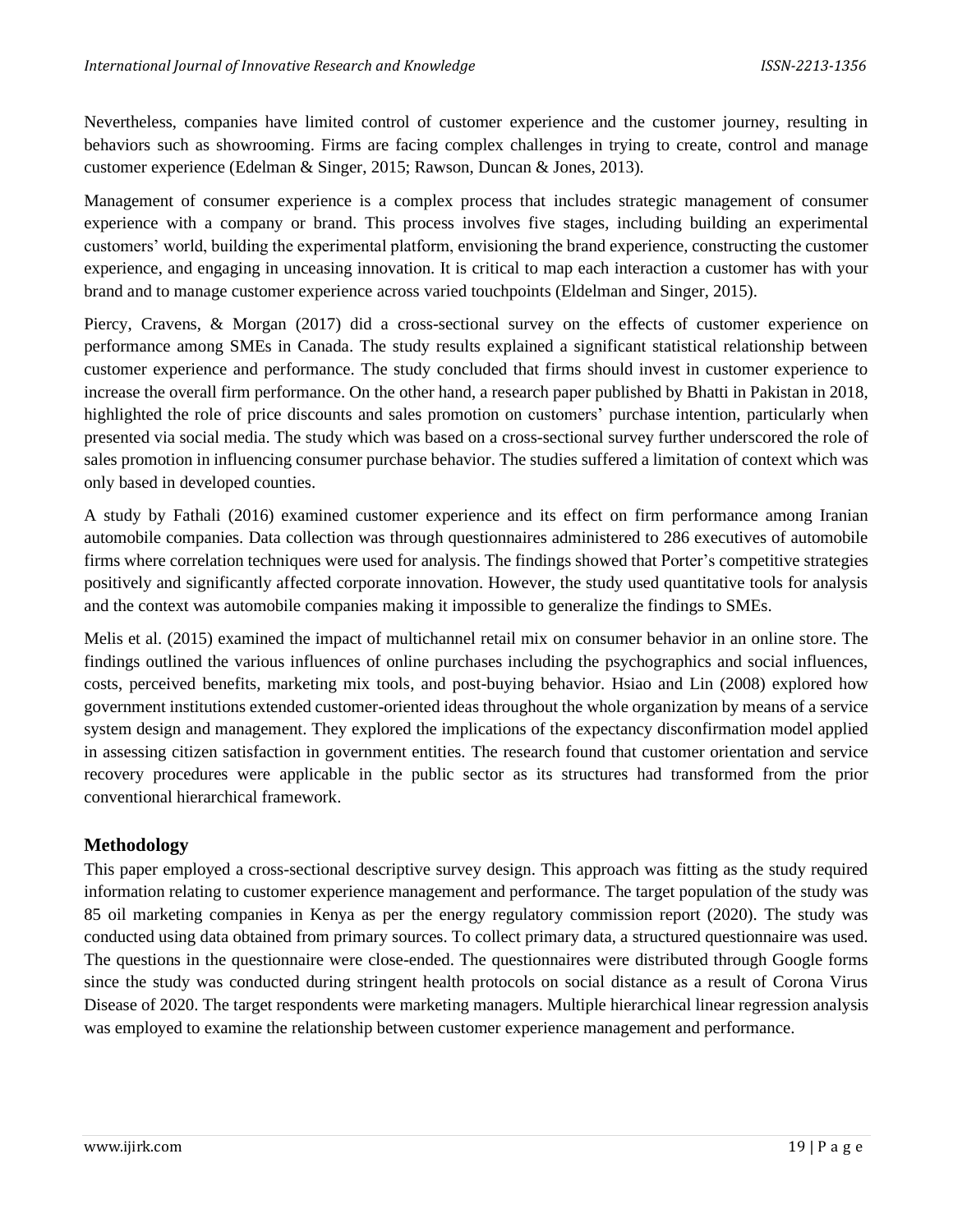## **Results**

The study assessed the influence of customer experience management on the performance of oil marketing companies in Kenya. Customer experience management was regressed on performance with the aim of assessing the nature of the relationship and significance. The pertinent results are summarized in the Tables below. Regression Results showing the Influence of customer experience management and performance.

| <b>Table 1: Model Summary</b> |                                    |          |                          |                            |  |  |  |
|-------------------------------|------------------------------------|----------|--------------------------|----------------------------|--|--|--|
| Model                         |                                    | R Square | <b>Adjusted R Square</b> | Std. Error of the Estimate |  |  |  |
|                               | $\mathsf{Q}\mathsf{D}\mathsf{Q}$ a |          | 570                      | 482                        |  |  |  |

| <b>Model</b> |            | <b>Sum of Squares</b> | Df | <b>Mean Square</b> | F     | Sig.              |
|--------------|------------|-----------------------|----|--------------------|-------|-------------------|
|              | Regression | .222                  | 4  | .056               | 1.696 | .018 <sup>b</sup> |
|              | Residual   | 1.037                 | 65 | .033               |       |                   |
|              | Total      | 1.259                 | 69 |                    |       |                   |

| <b>Table 3: Regression Coefficient</b> |  |
|----------------------------------------|--|
|----------------------------------------|--|

|       |                              | Unstandardized<br><b>Coefficients</b> |                   | <b>Standardized</b><br><b>Coefficients</b> |       |      |
|-------|------------------------------|---------------------------------------|-------------------|--------------------------------------------|-------|------|
| Model |                              | B                                     | <b>Std. Error</b> | <b>Beta</b>                                | T     | Sig. |
|       | (Constant)                   | 4.222                                 | .617              |                                            | 6.838 | .000 |
|       | <b>Sensory Experience</b>    | .067                                  | .093              | .143                                       | .718  | .047 |
|       | Cognitive Experience         | .121                                  | .099              | .203                                       | 1.220 | .023 |
|       | Physical Experience          | .178                                  | .140              | .279                                       | 1.271 | .021 |
|       | <b>Relational Experience</b> | .153                                  | .096              | .299                                       | 1.591 | .012 |

Table 1 demonstrates a robust association between customer experience management and firm performance as evidenced by R=0. 820. The results also denoted that 67.2% of the variation in service delivery is accounted for by predictors in the model, while 32.8% of the variation is unexplained due to other factors that are not in the model. In table 2, when determining the significance of the coefficient of determination, this Table shows that at  $\alpha = 5\%$ , the f statistic is 1.696. There is a p-value of  $0.018 \le 0.05$  which is significant. This implies that customer experience management parameters are significant in predicting firm performance.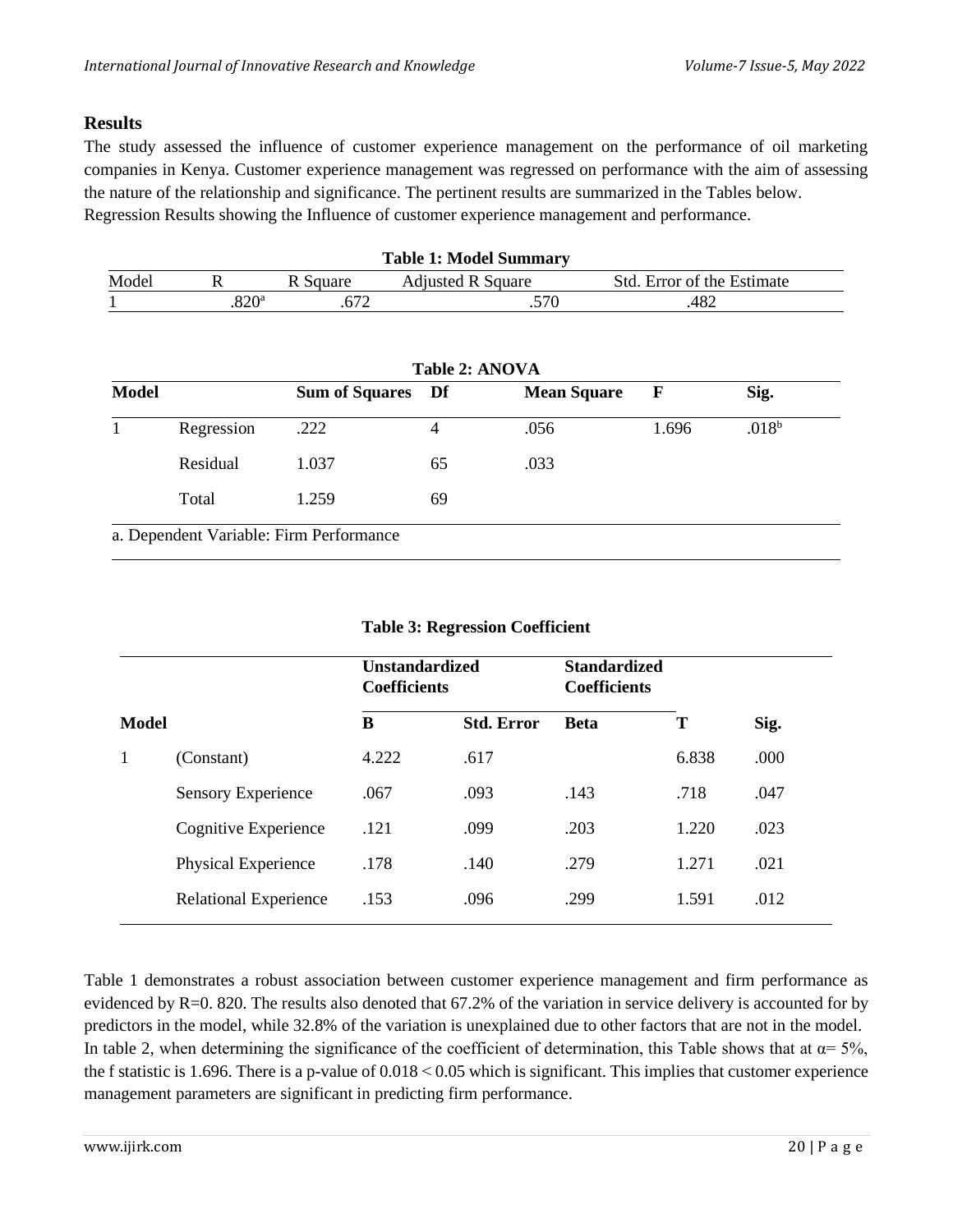In table 3, when all other independent factors are held constant, increasing the sensory experience in relation to customer experience management by a single unit, will result in a 0.067 change in firm performance of oil marketing companies in Kenya. Increasing the cognitive experience parameter in relation to customer experience management by a single unit will result in a 0.121 change in firm performance of oil marketing companies in Kenya while increasing the physical experience parameter in relation to the firm performance of oil marketing companies in Kenya by a single unit, will result to a 0.178 change in firm performance. Increasing the relational experience parameter in relation to customer experience management by a single unit will result in a 0.153 change in the firm performance of oil marketing companies in Kenya.

#### **Conclusion**

The objective of the study reported in this paper was to investigate the impact of customer experience management on performance. The findings revealed a statistically significant relationship between the two variables. Furthermore, regarding sensory experience management, this study concluded that sensory experience management positively affects firm performance. Products were found to have a high appeal to the five senses of touch, sight, sound, taste and smell, and their design was deemed attractive to customers.

With regard to cognitive experience management, the study found that cognitive experience management positively affects firm performance. Products have features that inspire repeat purchase. However, customers do not evangelize or recommend the products to others. The products also do not make customers want to get complementary products. Moreover, the study also established that physical experience management positively affects firm performance.

The study recommends that the oil marketing companies should practice customer experience management in order to enhance firm performance since customer experience management was found to have a constructive impact on the industry performance. The investigation recommends that firms map out and invest in the specific aspects of customer experience management practices that are more impactful in improving performance. This study recommends that organizations focus on managing customers' sensory experience, cognitive experience, and physical experience. Further, oil marketing companies should enact policies and procedures that promote strong employee engagement and commitment to the vision and mission of the company, in order to enhance the effective execution of customer experience strategy.